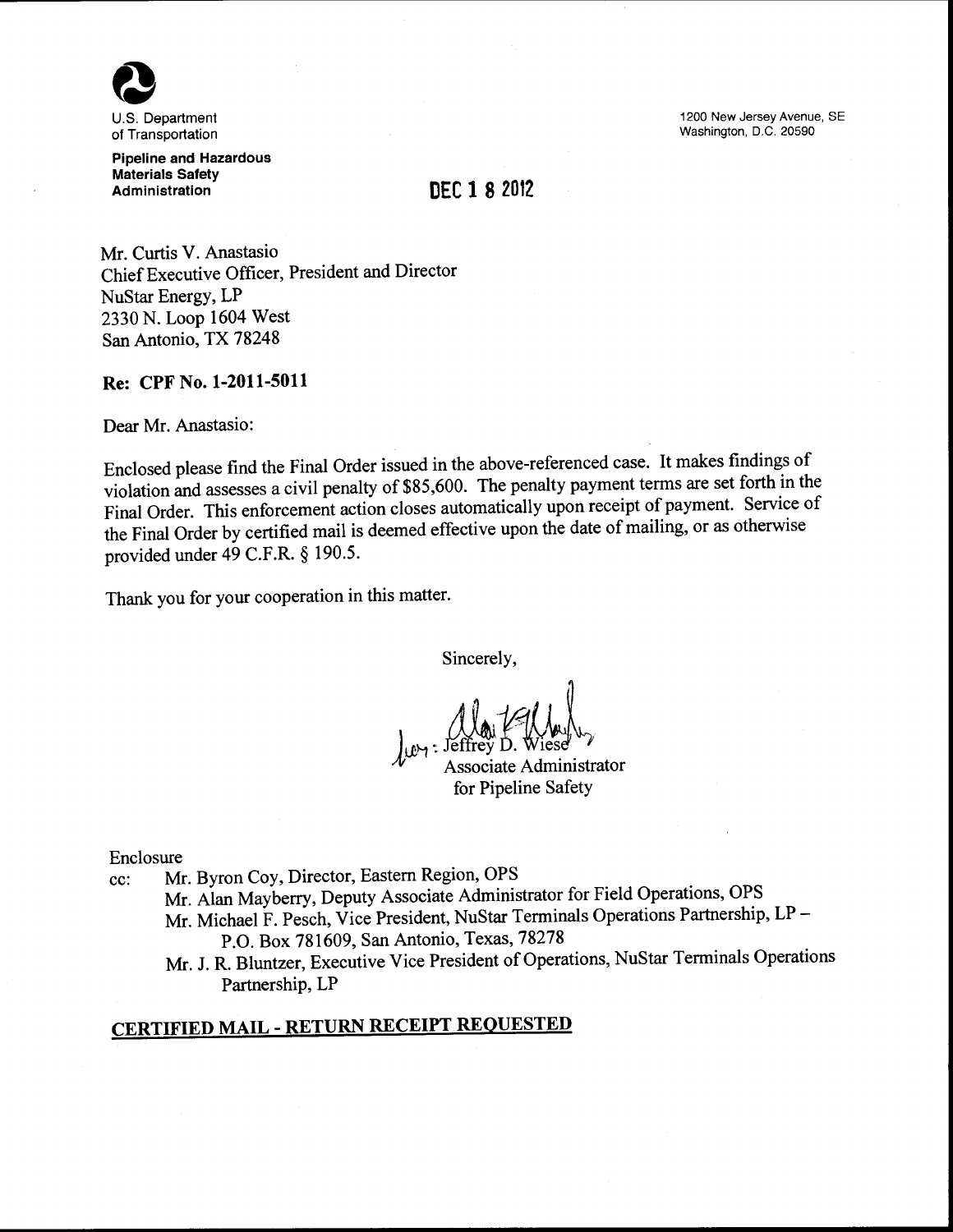## U.S. **DEPARTMENT OF TRANSPORTATION PIPELINE AND HAZARDOUS MATERIALS SAFETY ADMINISTRATION OFFICE OF PIPELINE SAFETY WASHINGTON, D.C. 20590**

) ) ) ) ) ) )

**In the Matter of** 

**NuStar Terminals Operations Partnership, LP,** 

**Respondent.** 

**CPF No. 1-2011-5011** 

#### **FINAL ORDER**

Between April 19 and 23, 2010, pursuant to 49 U.S.C. § 60117, a representative of the Pipeline and Hazardous Materials Safety Administration (PHMSA), Office of Pipeline Safety (OPS), conducted an on-site pipeline safety inspection of the facilities and records of NuStar Pipeline Operating Partnership, LP (NuStar or Respondent), in Linden, New Jersey. NuStar is a subsidiary of NuStar Energy, LP, which owns and operates 5,605 miles of refined product pipelines, 2,000 miles of anhydrous ammonia pipelines, and 812 miles of crude oil pipelines throughout the United States.<sup>1</sup>

As a result of the inspection, the Director, Eastern Region, OPS (Director), issued to Respondent, by letter dated November 28, 2011, a Notice of Probable Violation and Proposed Civil Penalty (Notice), which also included a warning pursuant to 49 C.F.R. § 190.205. In accordance with 49 C.F.R. § 190.207, the Notice proposed finding that NuStar had committed various violations of 49 C.F.R. Part 195 and proposed assessing a civil penalty of \$85,600 for the alleged violations. The warning item required no further action but warned the operator to correct the probable violation or face future potential enforcement action.

NuStar responded to the Notice by letter dated December 30, 2011 (Response). The company contested some of the allegations of violation, provided an explanation of its actions, and requested that the proposed civil penalty be reduced. Respondent did not request a hearing and therefore has waived its right to one.

### **FINDINGS OF VIOLATION**

The Notice alleged that Respondent violated 49 C.F.R. Part 195 as follows:

<sup>&</sup>lt;sup>1</sup> http://www.nustarenergy.com/COMPANY/Pages/default.aspx (last accessed March 8, 2012).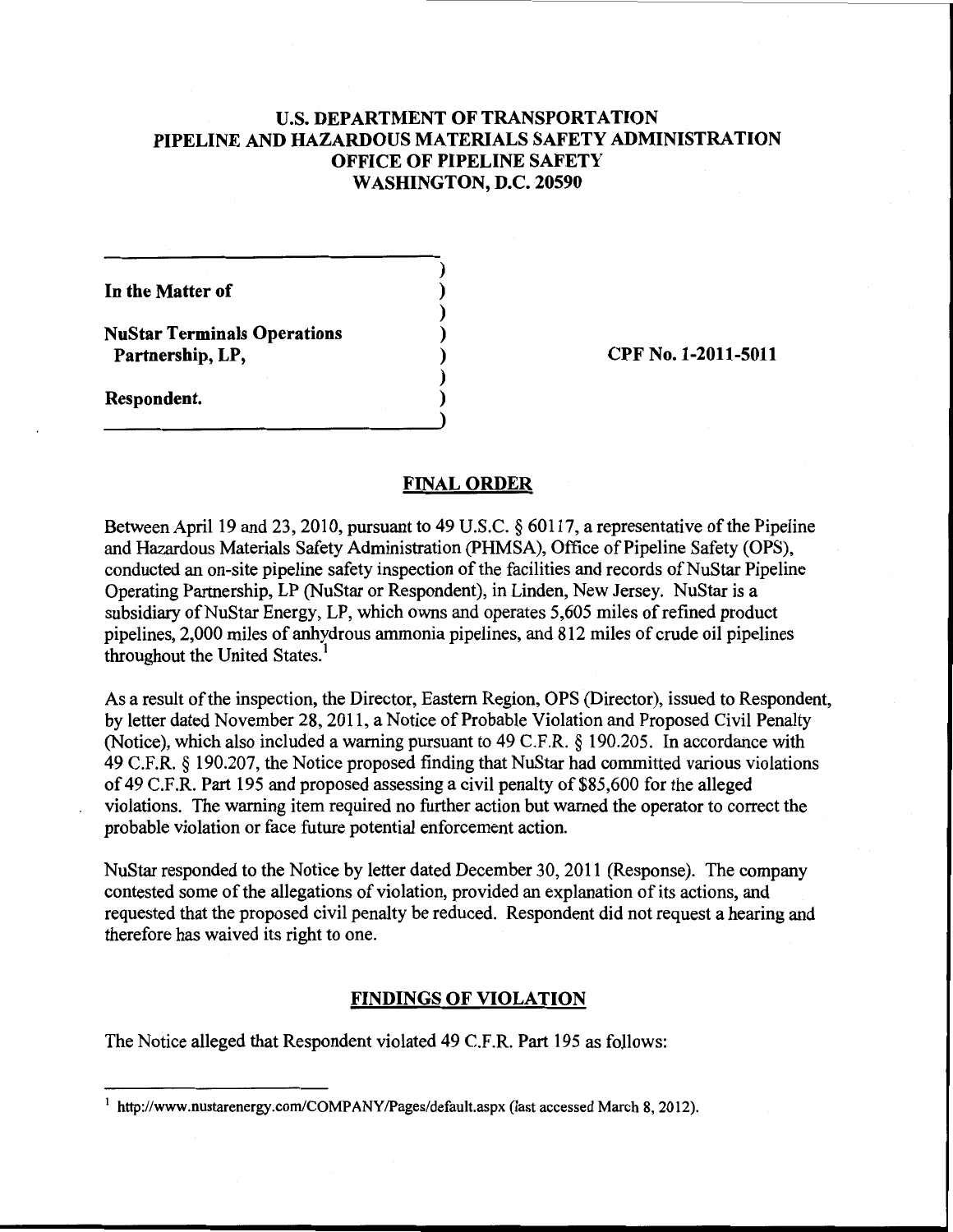## Item 1: The Notice alleged that Respondent violated 49 C.F.R. § 195.404(b)(1), which states:

## § 195.404 Maps and records.

- $(a)$  ....
- (b) Each operator shall maintain for at least 3 years daily operating

records that indicate--

(1) The discharge pressure at each pump station.

The Notice alleged that Respondent violated 49 C.F.R. § 195.404(b)(1) by failing to properly maintain for at least three years daily operating records indicating the discharge pressure for each pump station. Specifically, the Notice alleged that NuStar's Pipeline Certificate forms had incomplete or missing discharge pressure readings for the company's Linden Terminal Station from August 8, 2008, through March 10, 2010, a period of approximately 579 days.<sup>2</sup>

In response, NuStar acknowledged that certain Pipeline Certificate forms had missing or incomplete data during the period in question.<sup>3</sup> Respondent explained that the forms required manifold pressures to be recorded on an hourly basis during intra-terminal transfers but that PHMSA's audit had revealed "this process was not always followed."

NuStar explained that, historically, the Linden Terminal Station had not been considered a "pipeline facility" but, rather, a marine terminal facility with intra-terminal piping.  $4$  The company noted that prior to its acquisition of the facility, the previous owner/operator had never considered the intra-terminal "Marine to Inland" pipelines as being subject to the pipeline safety regulations. Respondent stated that it had recognized the potential applicability of PHMSA regulations to the terminal and had employed internal and external regulatory expertise to assess the situation. Respondent further noted that during a PHMSA construction inspection of one of these lines (i.e., the Buckeye Transfer pipeline) in 2008, NuStar had inquired about the applicability of 49 C.F.R. Part 195 to the intra-terminal pipelines but could not get a definitive answer from the PHMSA inspector. Nevertheless, NuStar contended that in 2009 it made a unilateral decision to operate and maintain all intra-terminal transfer lines at the terminal in accordance with federal pipeline safety laws and regulations.

NuStar also contended that several of the lines at the facility were not subject to the requirements of§ 195.404(b)(1). First, it stated there were no discharge records for the Buckeye Transfer pipeline because that line utilized a SCADA system which recorded pump discharge pressures on a continuous basis and that such records had been provided to the PHMSA auditors, with no concerns noted. Second, Respondent contended that its "LlN-STA-1 0" pipeline had not been used in hazardous liquid service for over 15 years and that it was physically disconnected from the hazardous liquid system; therefore, there were no pump discharge records to be maintained.<sup>5</sup>

Response at 1.

<sup>5</sup> Response at 2.

<sup>&</sup>lt;sup>2</sup> Pipeline Safety Violation Report, (November 28, 2011) (Violation Report) at 3, and Exhibit A-1.

<sup>&</sup>lt;sup>3</sup> Specifically, NuStar acknowledged that the forms for the Marine to Inland lines did not always reflect manifold pressures on an hourly basis during intra-terminal transfers. Response at 2.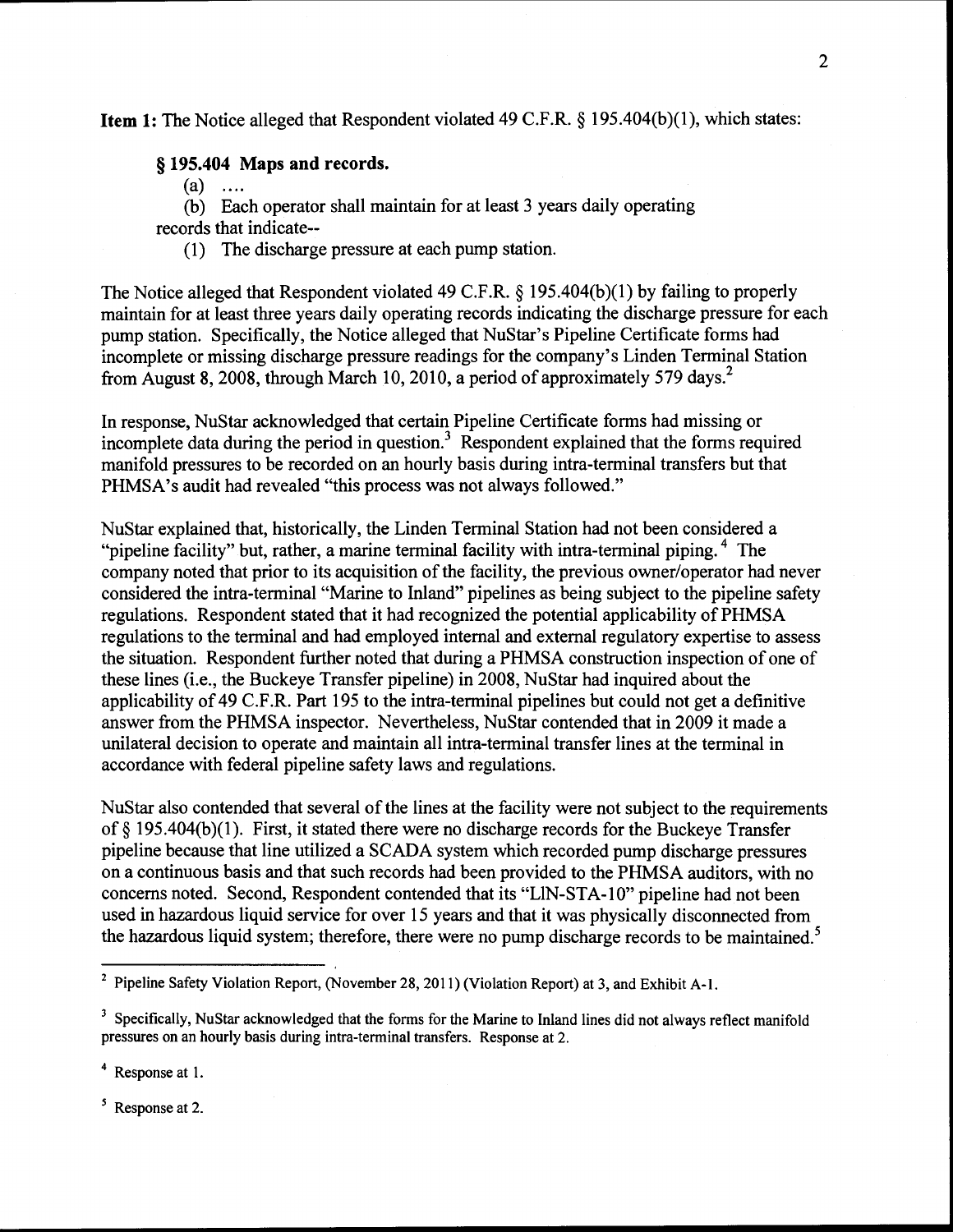As for Respondent's contention that the LIN-STA-10 line had been idle for years, I agree this allegation of violation does not apply to inactive lines since they obviously do not have discharge pressure records. As for the contention that the Buckeye Transfer line utilizes a SCADA system that records discharge pressures on a continuous basis, PHMSA never intended for these records to be included in the Notice.

In summary, NuStar has conceded that some of the company's discharge pressure records between 2008 and 2010 had missing and incomplete data. Accordingly, based upon a review of all of the evidence, I find that Respondent violated 49 C.F.R.  $\S$  195.404(b)(1) by failing to maintain for at least three years daily operating records indicating the discharge pressure of each pump station at its Linden Terminal Station.

Item 2: The Notice alleged that Respondent violated 49 C.F.R. § 195.404(c)(3), which states:

## § **195.404** Maps **and** records.

 $(a)$  ....

(c) Each operator shall maintain the following records for the periods specified:

 $(1)$  ....

(3) A record of each inspection and test required by this subpart shall be maintained for at least 2 years or until the next inspection or test is performed, whichever is longer.

The Notice alleged that Respondent violated 49 C.F.R. § 195.404(c)(3) by failing to maintain 51 right-of-way (ROW) inspection records for at least two years or until the next inspection or test is performed, whichever is longer. Specifically, the Notice alleged that a single ROW inspection record, dated November 10, 2009, was the only record provided to PHMSA for the period extending from the second quarter of calendar year (CY) 2008 through the second quarter of CY 2010. The Notice alleged that a NuStar employee had confirmed that a single November 10, 2009 ROW inspection record was the only documentation pertaining to the period in question.<sup>6</sup>

In its Response, NuStar acknowledged that it did not have proper ROW inspection records for 46, as opposed to 51, inspections.<sup>7</sup> The company stated that on November 10, 2009, NuStar began documenting ROW inspections on a bi-weekly basis in its Linden Right of Way Inspection Report (Linden Reports).<sup>8</sup> NuStar also contended that the PHMSA auditor was provided with the Linden Reports for the period running from November 10, 2009, through the time of the audit. The company contended that it did provide four ROW inspection records for inspections performed from November 10, 2009, to December 21, 2009.

<sup>&</sup>lt;sup>6</sup> Violation Report at 8.

 $<sup>7</sup>$  Response at 3.</sup>

<sup>8</sup> Response at Exhibit C.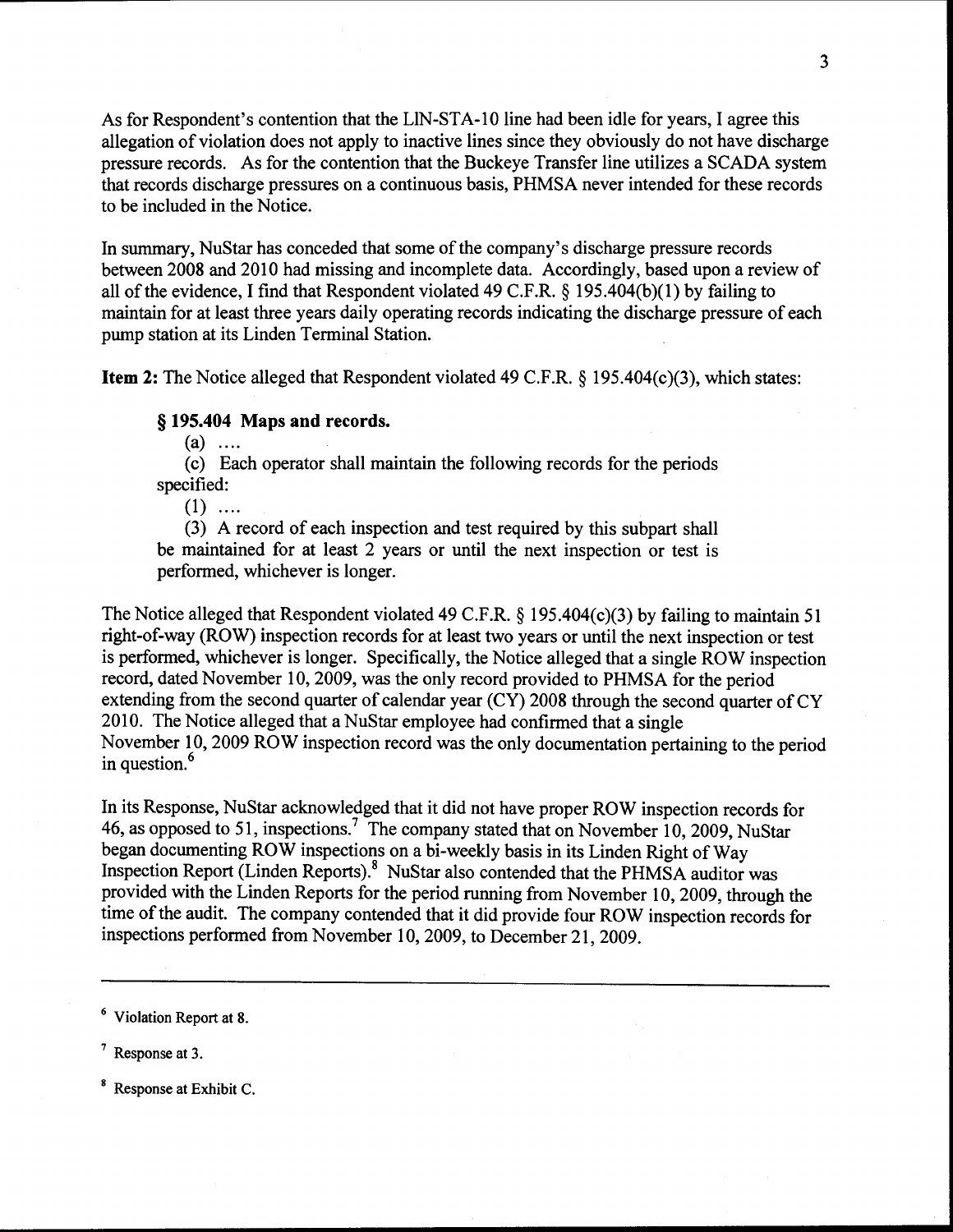A review of the evidence shows that Respondent did provide four ROW inspection records for November 10, 2009, November 24, 2009, and December 2009, but that still does not account for the vast bulk of the missing records. I find that the difference between the 51 ROW inspection records cited in the Notice and the 46 acknowledged by the Respondent is immaterial to the question of whether a violation occurred. Accordingly, based upon a review of all of the evidence, I find that Respondent violated 49 C.F.R. § 195.404(c)(3) by failing to maintain rightof-way inspection records for at least two years.

Item 3: The Notice alleged that Respondent violated 49 C.F.R. § 195.404(c)(3), which states:

## § 195.404 Maps and records.

 $(a)$  ....

(c) Each operator shall maintain the following records for the periods specified:

 $(1)$  ....

(3) A record of each inspection and test required by this subpart shall be maintained for at least 2 years or until the next inspection or test is performed, whichever is longer.

The Notice alleged that Respondent violated 49 C.F.R. § 195.404(c)(3) by failing to maintain for at least two years inspection records for each mainline valve located at the Linden Terminal. Specifically, the Notice alleged that NuStar failed to maintain for CYs 2008 and 2009 records for 17 mainline-valve inspections conducted at the Linden Terminal in accordance with 49 C.F.R.  $\oint$  195.420(b).<sup>9</sup> The Notice alleged that NuStar failed to provide valve inspection records for the following valves:

| <b>Line Segment</b>     | <b>Valve Name</b> |
|-------------------------|-------------------|
| $LIN-STA-10$            | MBV <sub>20</sub> |
|                         | MBV30<br>2.       |
|                         | MBV40<br>3.       |
| <b>Buckeye Transfer</b> | 4. MBVM10         |
|                         | LTV20<br>5.       |
|                         | 6. MBVM20         |
|                         | LTV10<br>7.       |
| Marine to Inland $#1$   | 8. MBV10          |
|                         | 9. MBV30          |
| Marine to Inland #2     | 10. MBV10         |
|                         | 11. MBV20         |
|                         | 12. MBV30         |
| Marine to Inland #3     | 13. MBV10         |
|                         | 14. MBV20         |
|                         | 15. MBV30         |

<sup>&</sup>lt;sup>9</sup> 49 C.F.R. § 195.420(b) requires that each operator shall inspect, at intervals not exceeding  $7\frac{1}{2}$  months but at least twice each calendar year, each mainline valve to determine that it is functioning properly.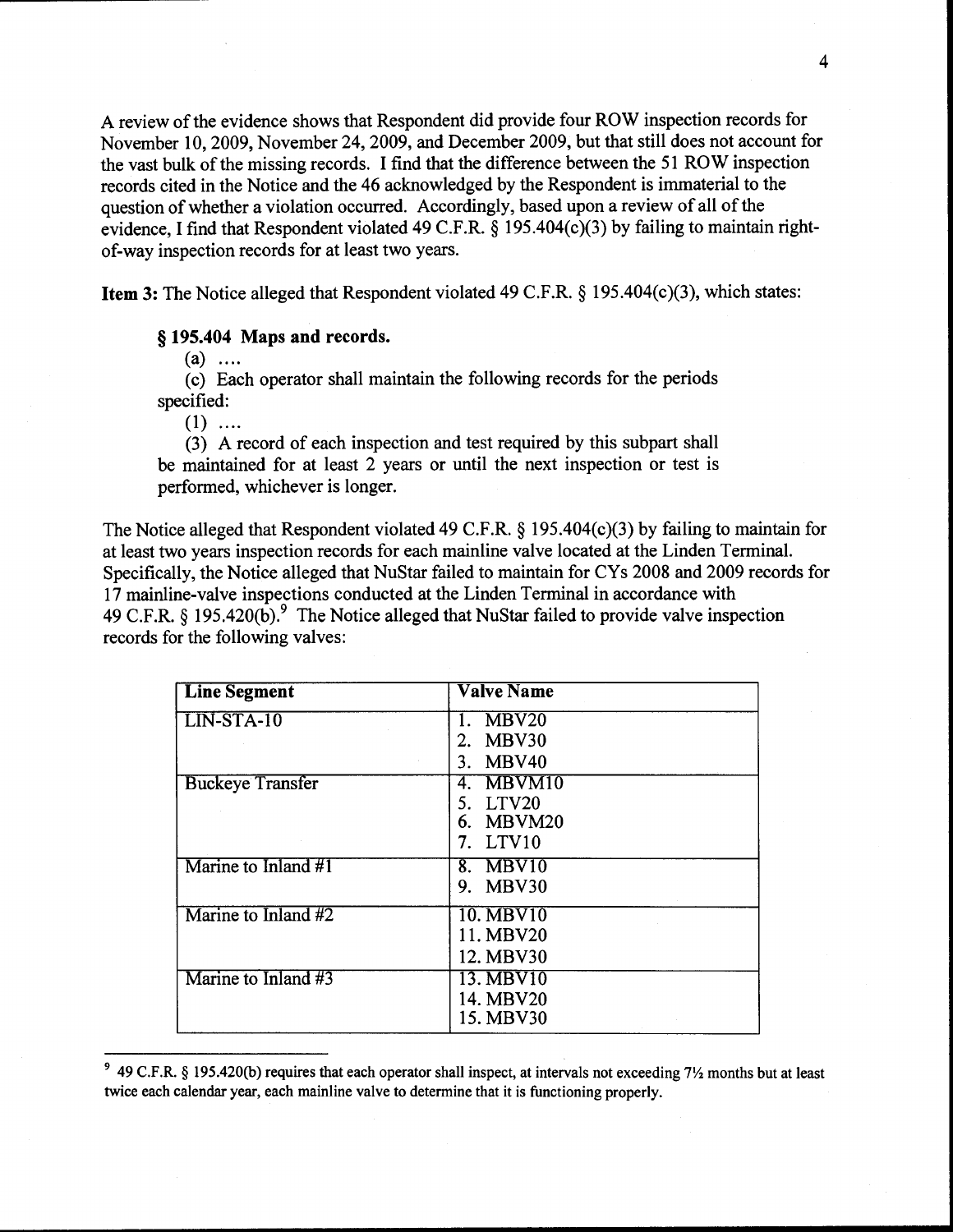| larine to Inland #4 | 20.       |
|---------------------|-----------|
|                     | '30<br>л. |

In response, NuStar acknowledged that the company had failed to provide mainline-valve inspection documentation for CYs 2008 and 2009 for the four "Marine to Inland" pipelines listed above.<sup>10</sup> However, NuStar maintained that the Buckeye Transfer pipeline did not begin transporting hazardous liquids until January 2009 and therefore no mainline inspections were required for this pipeline in 2008. Similarly, Respondent maintained that mainline valve inspections were not required for the LIN-STA-10 pipeline for 2008 or 2009, as this pipeline was idled and not transporting hazardous liquids.

As for the Buckeye Transfer pipeline, I agree. After a review of the NPMS data submitted by NuStar, I find that mainline-valve inspections were not required for this line in 2008 and, therefore, that no records needed to be maintained.

As for the LIN-STA-10 pipeline, I find that inspections of mainline valves were still required for this line since it had not been formally abandoned. An abandoned pipeline must be physically isolated from active pipelines, disconnected from all sources of liquids, purged of liquids, and sealed at both ends; only pipelines permanently removed from service are exempt from Part 195 regulations.<sup>11</sup> If a pipeline has not been abandoned according to  $\S 195.402(c)(10)$ , then it is considered active and the operator must comply with all requirements of Part 195. Accordingly, based upon a review of all of the evidence, I find that Respondent violated 49 C.F.R. § 195.404(c)(3) by failing to maintain for at least two years inspection records for each mainline valve on its LIN-STA-10 pipeline and the four "Marine to Inland" pipelines.

**Item 5:** The Notice alleged that Respondent violated 49 C.F.R. § 195.573(a)(1), which states:

#### § **195.573 What must I do to monitor external corrosion control?**

(a) *Protected pipelines.* You must do the following to determine whether cathodic protection required by this subpart complies with § 195.571:

(1) Conduct tests on the protected pipeline at least once each calendar year, but with intervals not exceeding 15 months. However, if tests at those intervals are impractical for separately protected short sections of bare or ineffectively coated pipelines, testing may be done at least once every 3 calendar years, but with intervals not exceeding 39 months.

<sup>10</sup> Response at 4.

<sup>&</sup>lt;sup>11</sup> 49 C.F.R. § 195.2, See also, *In the Matter of Equistar Chemicals, LP*, PHMSA Interp. No. 08-003 (Apr. 6, 2009) (available at www.phmsa.dot.gov/pipeline/regs/interps) ("ceasing normal operation of a pipeline does not remove the pipeline from PHMSA'sjurisdiction[;] [but] [i]fyou have abandoned a Part 195 jurisdictional pipeline according to§ 195.402(c)(10) the requirements no longer apply[;] [however,] [t]he abandoned pipeline may not be returned to service unless the pipeline was maintained according to Part 195 requirements while it was abandoned, or meets the requirements of a newly designed and constructed pipeline.")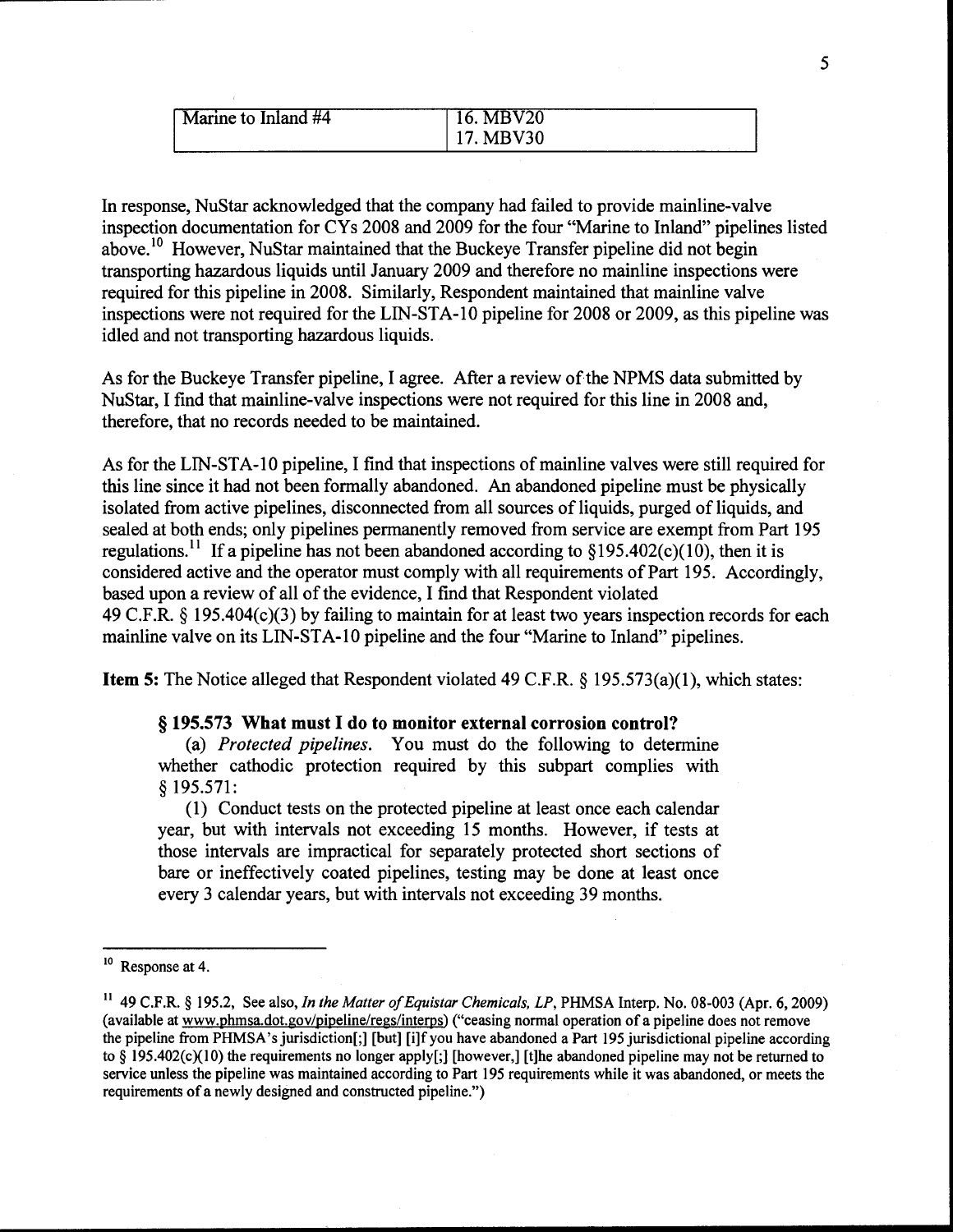The Notice alleged that Respondent violated 49 C.F.R.  $\S$  195.573(a)(1) by failing to conduct tests on cathodically protected (CP) pipelines at least once each calendar year, but with intervals not exceeding 15 months. Specifically, the Notice alleged that the company's corrosion control records showed an annual CP survey had been conducted on the pipeline system at the Linden Terminal on January 10, 2008, but not again until September 11, 2009, a period exceeding the required 15-month interval by six months. The Notice further alleged that NuStar personnel had acknowledged that the tests had exceeded the required 15-month interval.<sup>12</sup>

In response, Respondent acknowledged that it had exceeded the allowable interval between annual cathodic protection surveys by approximately three months between 2008 and 2009.<sup>13</sup>

The primary purpose of the annual testing required by  $\S$  195.573(a)(1) is to provide an operator with information about whether it is providing adequate cathodic protection to its pipelines. I find that NuStar conducted tests on its CP pipelines January 10, 2008, but did not complete its next tests until September 11, 2009, which exceeded the required 15-month interval by three months and not the six months alleged in the Notice. Accordingly, based upon a review of all of the evidence, I find that Respondent violated 49 C.F.R.  $\S$  195.573(a)(1) by failing to conduct tests on CP pipelines at least once each calendar year, but with intervals not exceeding 15 months.

#### ASSESSMENT OF PENALTY

Under 49 U.S.C. § 60122, Respondent is subject to an administrative civil penalty not to exceed \$100,000 per violation for each day of the violation, up to a maximum of \$1,000,000 for any related series of violations. In determining the amount of a civil penalty under 49 U.S.C. § 60122 and 49 C.P.R. § 190.225, I must consider the following criteria: the nature, circumstances, and gravity of the violation, including adverse impact on the environment; the degree of Respondent's culpability; the history of Respondent's prior offenses; the Respondent's ability to pay the penalty and any effect that the penalty may have on its ability to continue doing business; and the good faith of Respondent in attempting to comply with the pipeline safety regulations. In addition, I may consider the economic benefit gained from the violation without any reduction because of subsequent damages, and such other matters as justice may require. The Notice proposed a total civil penalty of \$85,600 for the violations cited above.

As a preliminary matter, NuStar argued generally that several of the proposed penalties should be reduced on account of ambiguity that had arisen regarding the applicability of Part 195 to the Linden Terminal facility and because of the company's good-faith efforts to comply with the regulations. First, I would note that Respondent provided no evidence to support its contention that a PHMSA inspector could not provide a definitive answer as to whether 49 C.P.R. Part 195 applied to the intra-terminal pipelines. Second, in situations where there is genuine uncertainty regarding the applicability of Part 195 to an operator's facilities, PHMSA provides a readily

<sup>&</sup>lt;sup>12</sup> Violation Report at 19, and Attachment A at 25.

<sup>&</sup>lt;sup>13</sup> Response at 5.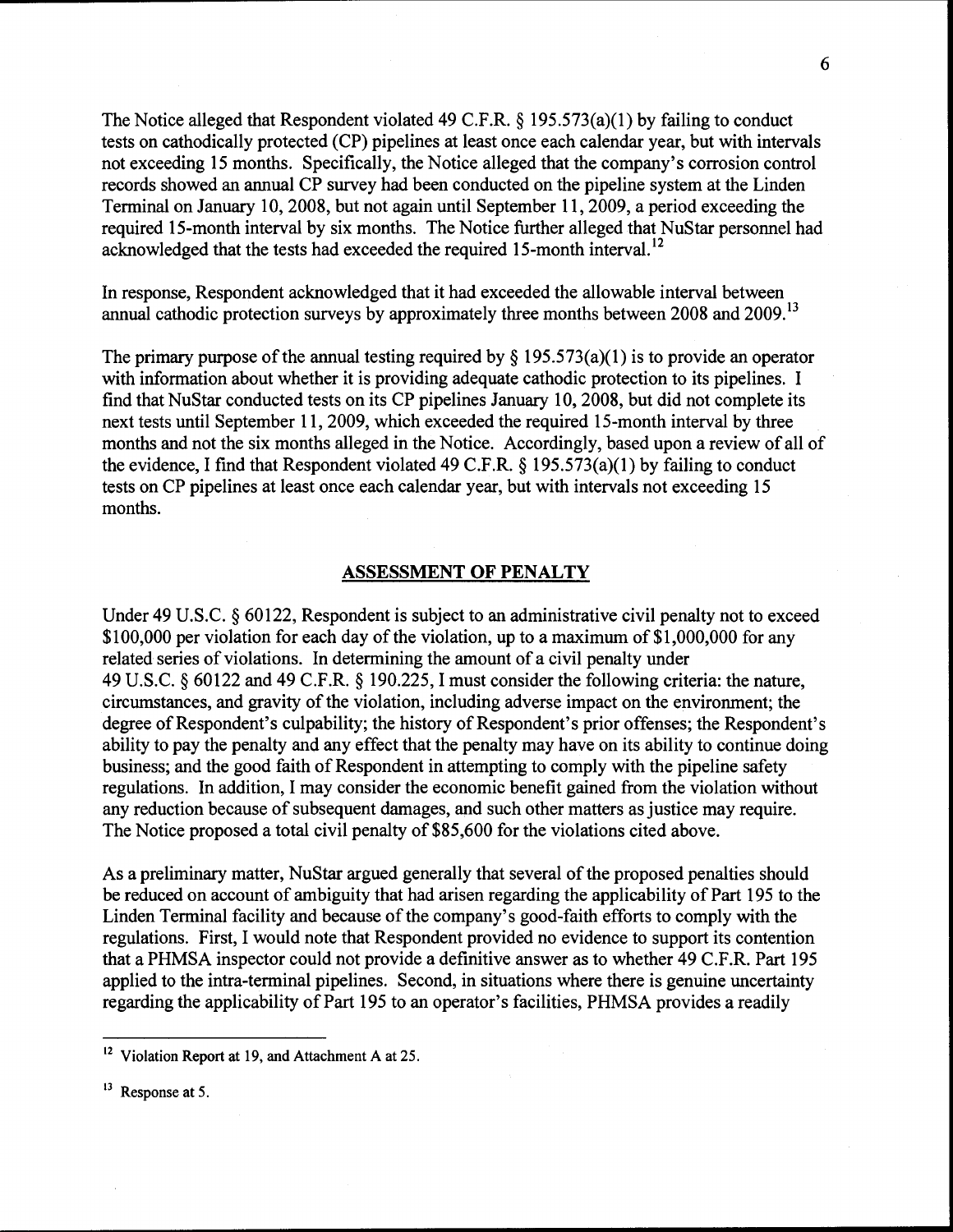available means of obtaining information and advice about compliance with pipeline safety regulations via PHMSA's website, phone line, or email or a formal request for an interpretation under 49 C.F.R. 190.11. There is no indication that NuStar availed itself any of these opportunities.

**Item 1:** The Notice proposed a civil penalty of \$10,700 for Respondent's violation of 49 C.F.R. § 195.404(b)(1), for failing to maintain for at least three years daily operating records indicating the discharge pressure for each pump station at the Linden Terminal Station. As discussed above, NuStar acknowledged that its Pipeline Certificate forms had missing and incomplete data but argued that the proposed penalty amount should be reduced for two reasons.

First, it argued that the company deserved credit for remedial actions it had taken following the inspection. NuStar asserted that as part of its "dedication to continuous improvement," it had revised its Pipeline Certificate forms and procedures and re-trained its personnel.<sup>14</sup> While such actions are commendable, I see no reason to mitigate a proposed penalty for actions that any reasonable and prudent operator would take in response to an allegation of violation.

Second, NuStar argued that the proposed penalty is inconsistent with penalties assessed against other operators for similar violations. In particular, the company compared the present case to *In the Matter ofConocoPhillips Pipe Line Company,* CPF No. 5-2011-5014, where the operator made no attempt to record discharge pressures, as the system was not even equipped with a pressure-reading device at the discharge location.<sup>15</sup> Respondent argued that despite these facts, PHMSA chose not to levy any monetary penalty. NuStar requested that PHMSA forego the proposed penalty in the instant case and reduce it to a warning item, to demonstrate a fairer and more consistent enforcement policy.

I find such arguments unconvincing. As a general matter, PHMSA proposes and assesses civil penalties on a case-by-case basis, depending upon the facts and circumstances presented in each case and the application of the assessment criteria set forth in 49 C.F.R. § 190.225. Respondent's citation of another case that may be "similar" to the present case does not acknowledge the reality that each case presents unique facts.

Moreover, I see no legal necessity to impose uniform penalties or remedies for similar violations. The Supreme Court has held that absent a statutory provision to the contrary, "uniformity of sanctions for similar violations" is not required.  $16\text{$  Neither the Pipeline Safety Laws nor the implementing regulations require uniformity of penalties for similar violations. Not only is PHMSA not legally required to adhere to identical remedies, it would be impracticable to compare the factual circumstances of every past case when proposing or assessing penalties.<sup>17</sup>

 $\frac{14}{14}$  *Id.* 

<sup>&</sup>lt;sup>15</sup> In the Matter of ConocoPhillips Pipe Line Company, CPF No. 5-2011-5014, December 19, 2011. PHMSA final orders are accessible on the agency's website at http://primis.phmsa.dot.gov/comm/reports/enforce/Actions.

<sup>16</sup>*See* Butz v. Glover Livestock Commission Company, Inc., 411 U.S. 182, 186-87 (1973).

<sup>&</sup>lt;sup>17</sup> In the Matter of ExxonMobil Pipeline Company, CPF No. 4-2004-5004, May 18 2009.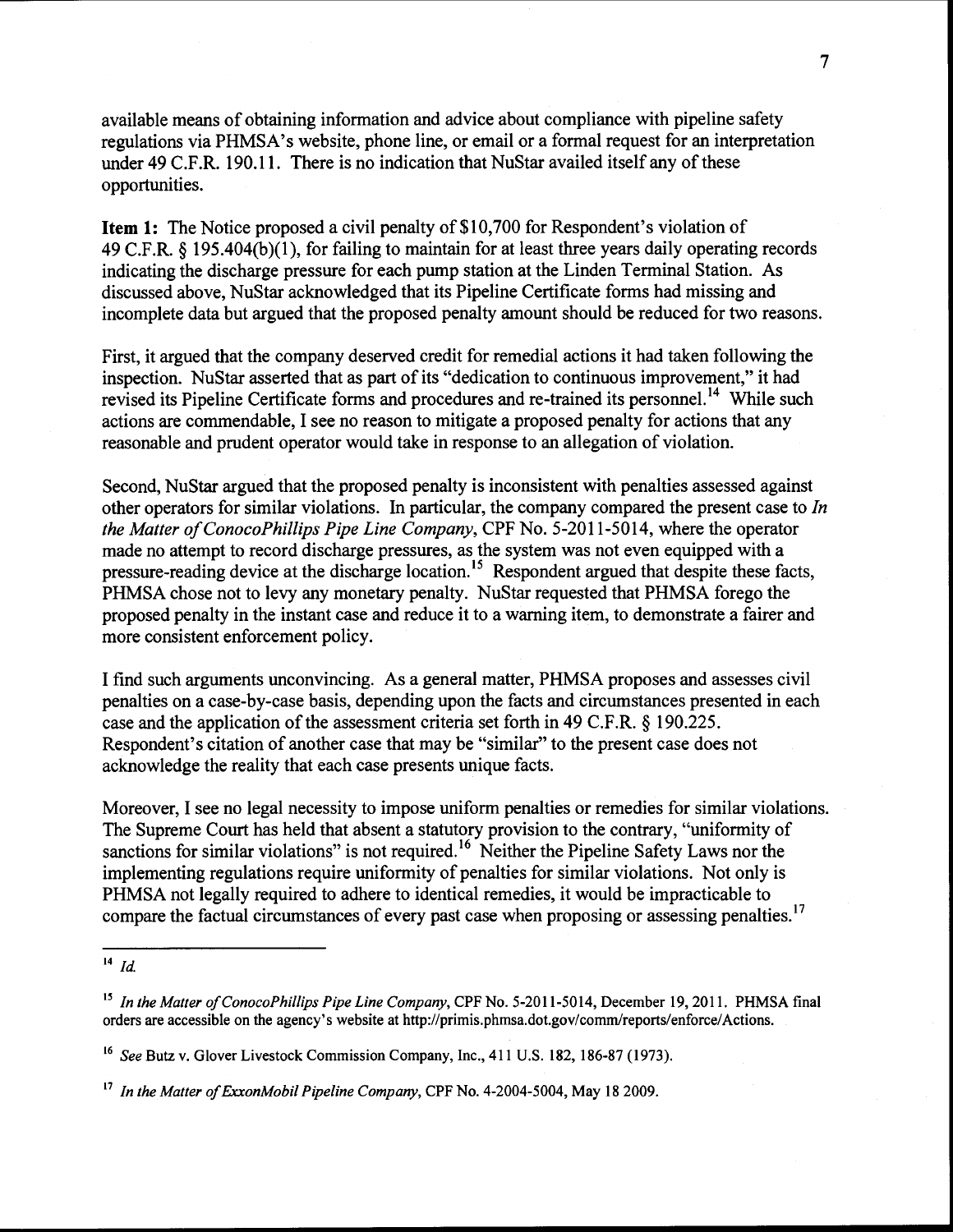In the *ConocoPhillips* case cited by Respondent, the operator failed to have a device to record the discharge pressure at the pump station; therefore, the compliance order required it to provide one. In contrast, NuStar used Pipeline Certificate forms that required manifold pressures to be recorded but the company failed to follow its own procedures requiring documentation of discharge pressures. The differing facts and circumstances of the two cases raise different gravity and risk considerations, and therefore resulted in different remedies being used to ensure future compliance.

Lastly, the proposed penalty in the instant case is based partially on NuStar's apparent awareness of the regulatory requirement; the record shows that some of the records in question included discharge pressure readings, while others did not. Finally, PHMSA also took into consideration Respondent's unique history of prior offenses. <sup>18</sup>

Accurate and complete discharge pressure readings are required to ensure safety by preventing over-pressuring of the pipeline outside the facility, including locations where the line crosses public roads. Given all of the penalty criteria outlined above, I find that the proposed penalty in this case is reasonable and fully supported by the record. Accordingly, having reviewed the record and considered the assessment criteria, I assess Respondent a civil penalty of \$10,700 for violation of 49 C.F.R. § 195.404(b)(l).

**Item 2:** The Notice proposed a civil penalty of \$24,100 for Respondent's violation of 49 C.F.R. § 195.404(c)(3), for failing to maintain 51 right-of-way inspection records for at least two years. Respondent requested a reduction in the proposed civil penalty, suggesting that the correct number of ROW inspections not properly documented was 46, rather than 51.

As discussed above, I found that the difference between the number of inadequate records alleged in the Notice and the number acknowledged by NuStar was immaterial for purposes of determining a violation. Likewise, I have reviewed the penalty calculation for this Item and determined that even if the lower number of disputed records were used, it would not affect the amount of the proposed penalty since the number of records involved was so large. In addition, the duration of the violation was from April 19, 2008, until PHMSA's inspection on April 19, 2010, approximately 730 days. In terms of culpability, Respondent knew of its responsibility to maintain the required records. Accordingly, having reviewed the record and considered the assessment criteria, I assess Respondent a civil penalty of \$24,100 for violation of 49 C.F.R. § 195.404(c)(3).

**Item 3:** The Notice proposed a civil penalty of \$24,100 for Respondent's violation of 49 C.F.R. § 195.404(c)(3), for failing to maintain inspection records for each mainline valve located at the Linden Terminal for at least two years. Respondent acknowledged that the company failed to provide mainline valve inspection documentation for CYs 2008 and 2009 on the "Marine to Inland" pipelines. As discussed above, I found that NuStar failed to maintain proper records for these lines and its LIN-STA-10 pipeline, but not the Buckeye Transfer line.

<sup>&</sup>lt;sup>18</sup> In the Matter of *NuStar Pipeline Operating Partnership, L.P.*, Final Order (CPF No. 3-2011-5005) (December 29, 2011); and *NuStar Pipeline Operating Partnership, L.P.,* Final Order (CPF No. 3-2008-5013) (September 13, 2010).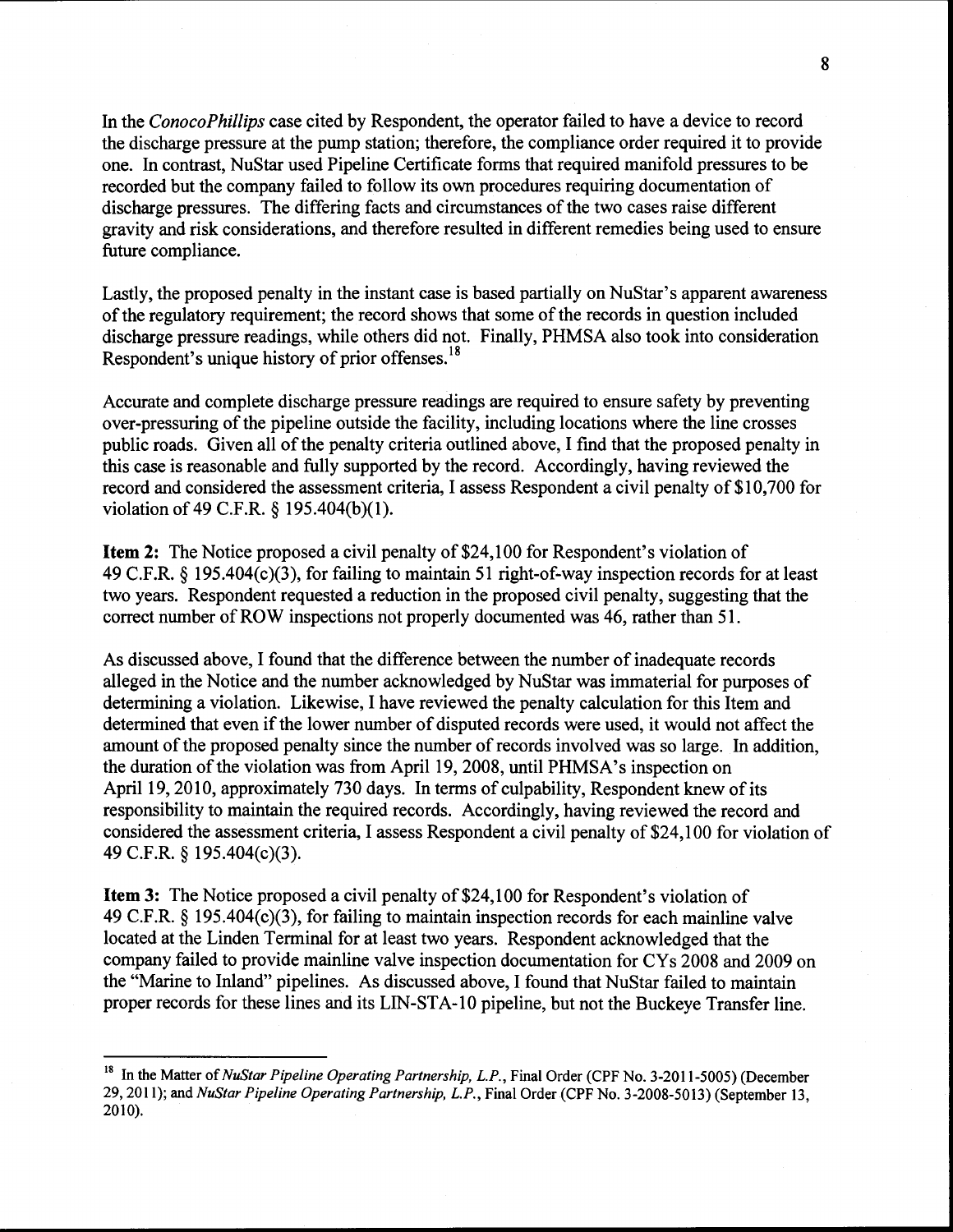The company argued that the proposed penalty should be reduced by 30 percent.<sup>19</sup>

I disagree. Given the number of missing inspection records and the number of valves that were not inspected over a two-year period, even with credit for the documentation submitted, the number of separate violations is so significant that no penalty reduction is warranted. Accordingly, having reviewed the record and considered the assessment criteria, I assess Respondent a civil penalty of \$24,100 for violation of 49 C.F.R.  $\S$  195.404(c)(3).

**Item 5:** The Notice proposed a civil penalty of \$26,700 for Respondent's violation of 49 C.F.R. § 195.573(a)(l), for failing to conduct tests on CP pipelines at least once each calendar year, but with intervals not exceeding 15 months. NuStar did not dispute the allegation of violation but requested that PHMSA reconsider the magnitude of penalty given the company's dedication to "ensuring safety, regulatory compliance, and asset preservation through properly functioning [CP] systems." As an illustration, NuStar proffered that it had invested over \$150,000 in capital improvements to the terminal's CP system over the past two years. Respondent also stated that it already spent over five times the proposed penalty amount in upgrades to its cathodic protection system. <sup>20</sup>

While such measures may reflect a sincere and effective effort to improve safety, they do not constitute a basis for mitigating a penalty imposed for multiple, significant safety violations that occurred prior to an accident. PHMSA has indeed recognized a "good faith" defense for actions voluntarily taken by an operator before a violation occurs to achieve regulatory compliance but has not generally given credit for corrective actions taken in response to an accident or a pending enforcement proceeding.<sup>21</sup> In this case, I find that the actions taken by NuStar were largely ones that any reasonable and prudent operator would have taken to protect its facilities and operating personnel and do not constitute a basis for reducing a penalty.

Cathodic protection can limit external corrosion on buried pipelines through the application of direct electric current to the metal of the pipeline. Protection is achieved when current flows to the metal in an amount sufficient to prevent the loss of metal from the pipeline to the surrounding environment. If insufficient current is provided, corrosion can result. Accurate and timely CP information enables an operator to take action to remedy inadequate cathodic protection. I find the nature, circumstances, and gravity of NuStar's failure to conduct tests on CP pipelines within the required interval support assessment of the proposed penalty. Accordingly, having reviewed the record and considered the assessment criteria, I assess Respondent a civil penalty of \$26,700 for violation of 49 C.F.R.  $\S$  195.573(a)(1).

In summary, having reviewed the record and considered the assessment criteria for each of the Items cited above, I assess Respondent a total civil penalty of **\$85,600.** 

<sup>&</sup>lt;sup>19</sup> Response at 4.

<sup>20</sup> Response at 5.

<sup>21</sup> E.g., *In the Matter of AGL Resources, Inc.,* Final Order, CPF No. 2-2006-3003 (July 7, 2009); and *Panhandle Eastern Pipeline Company,* Final Order, CPF No. 3-2008-1002 (June 17, 2011).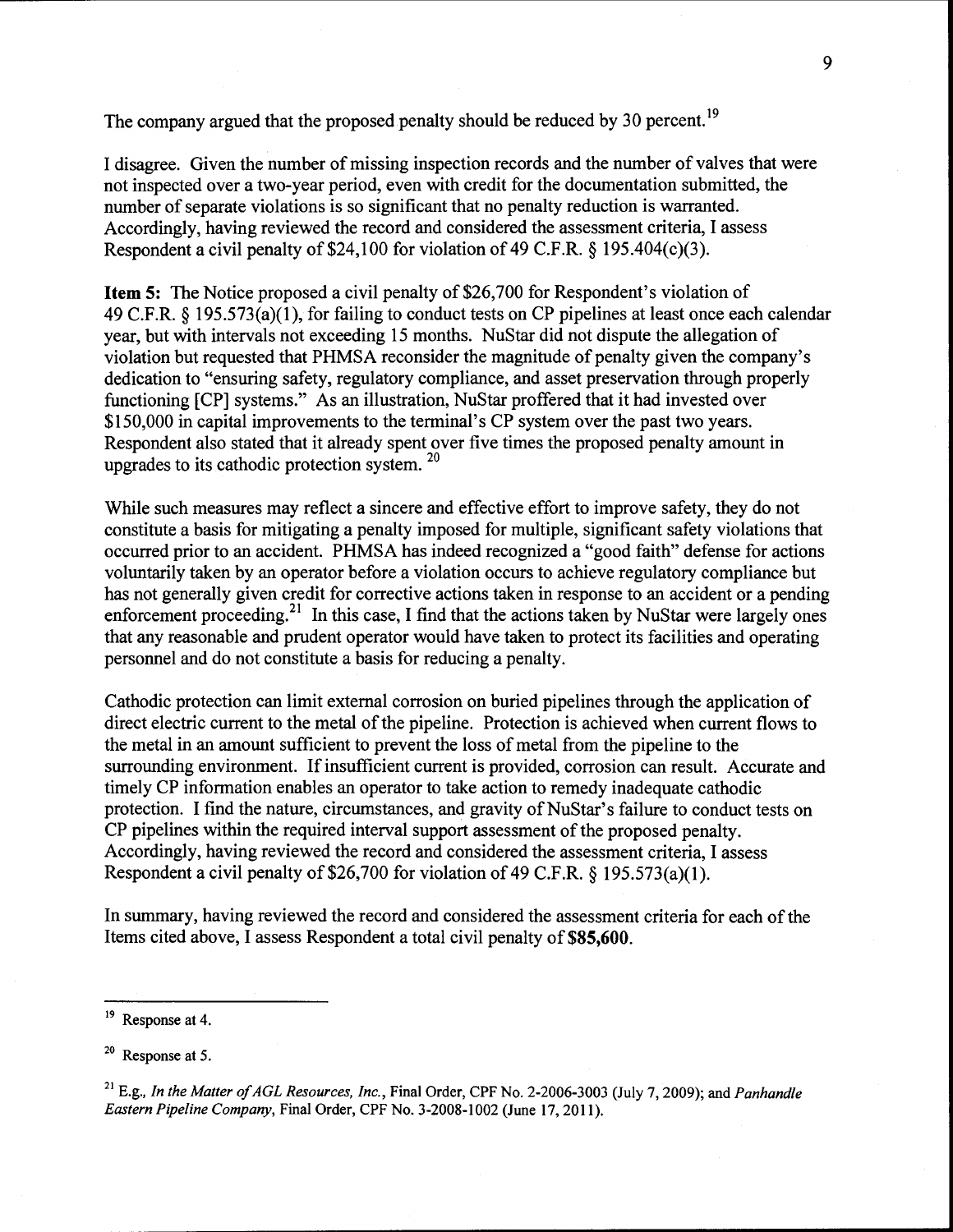10

Payment of the civil penalty must be made within 20 days of service. Federal regulations (49 C.P.R.§ 89.2l(b)(3)) require such payment to be made by wire transfer through the Federal Reserve Communications System (Fedwire), to the account of the U.S. Treasury. Detailed instructions are contained in the enclosure. Questions concerning wire transfers should be directed to: Financial Operations Division (AMZ-341), Federal Aviation Administration, Mike Monroney Aeronautical Center, P.O. Box 269039, Oklahoma City, Oklahoma 73125. The Financial Operations Division telephone number is (405) 954-8893.

Failure to pay the \$85,600 civil penalty will result in accrual of interest at the current annual rate in accordance with 31 U.S.C. § 3717, 31 C.P.R. § 901.9 and 49 C.P.R. § 89.23. Pursuant to those same authorities, a late penalty charge of six percent (6%) per annum will be charged if payment is not made within 110 days of service. Furthermore, failure to pay the civil penalty may result in referral of the matter to the Attorney General for appropriate action in a district court of the United States.

#### WARNING ITEM

With respect to Item 4, the Notice alleged a probable violation of Part 195 but did not propose a civil penalty or compliance order for this item. Therefore, this is considered to be a warning item. The warning was for:

49 C.F.R. § 195.404(c)(3) (Item 4) – Respondent's alleged failure to maintain records for each inspection and test performed on firefighting equipment for at least two years at the Linden Terminal. Specifically, the Notice alleged that NuStar failed to provide any documentation verifying that a field storage tank used to fight fires at the Linden Terminal was in proper operating condition.

NuStar presented information in its Response showing that it had taken certain actions to address the cited item. IfOPS finds a violation of this provision in a subsequent inspection, Respondent may be subject to future enforcement action.

Under 49 C.F.R. § 190.215, Respondent has the right to submit a Petition for Reconsideration of this Final Order. The petition must be sent to: Associate Administrator, Office of Pipeline Safety, PHMSA, 1200 New Jersey Avenue, SE, East Building, 2<sup>nd</sup> Floor, Washington, DC 20590, with a copy sent to the Office of Chief Counsel, PHMSA, at the same address. PHMSA will accept petitions received no later than 20 days after receipt of service of the Final Order by the Respondent, provided they contain a brief statement of the issue(s) and meet all other requirements of 49 C.F .R. § 190.215. The filing of a petition automatically stays the payment of any civil penalty assessed but does not stay any other provisions of the Final Order, including any required corrective actions. If Respondent submits payment of the civil penalty, the Final Order becomes the final administrative decision and the right to petition for reconsideration is waived.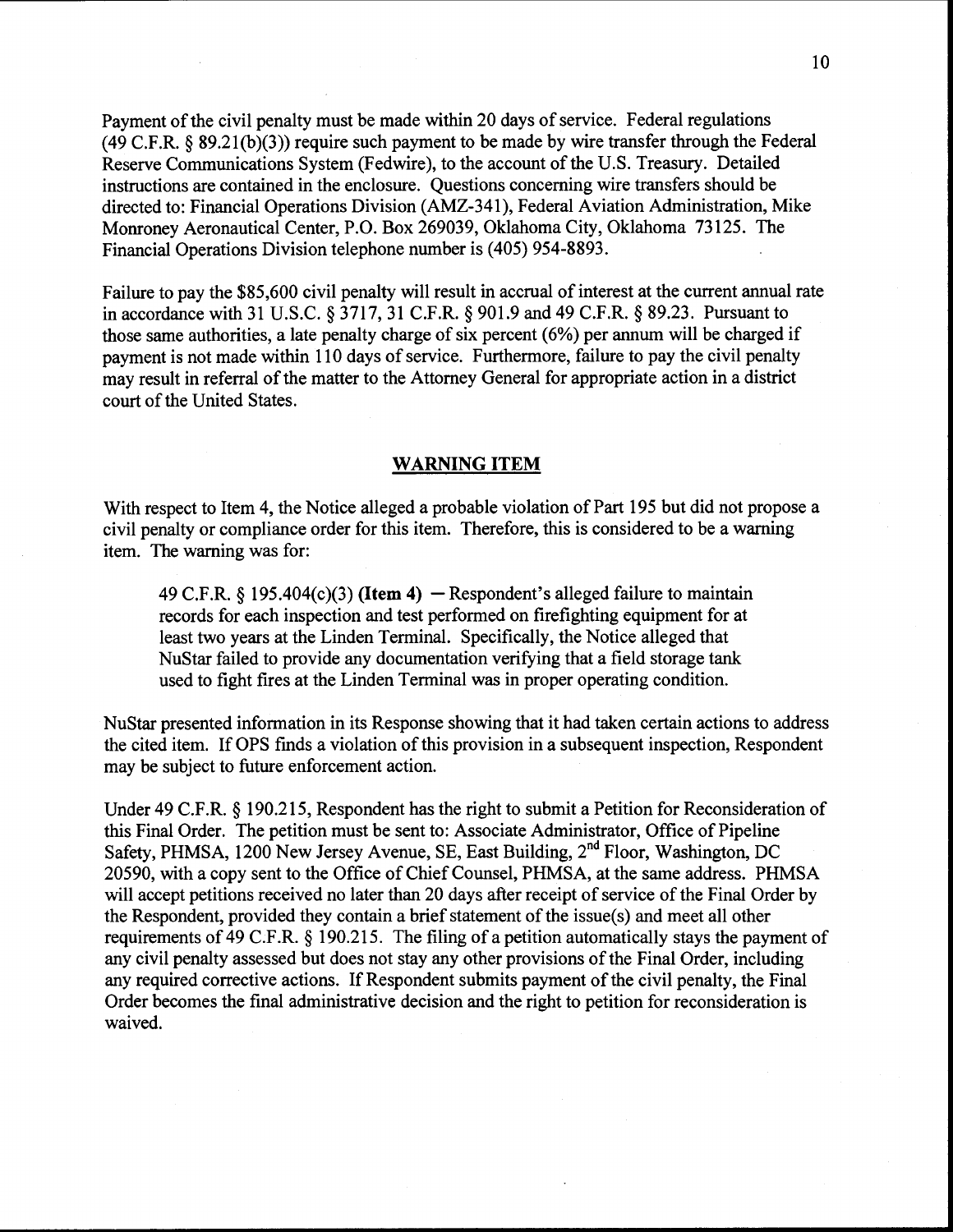The terms and conditions of this Final Order [CPF No.: 1-2011-5011] are effective upon service in accordance with 49 C.F.R. § 190.5.

 $\sqrt{\mu}$  Jeffrey D. Wiese l *1)* Associate Administrator for Pipeline Safety

**D£C 1 ·8 Z012** 

Date Issued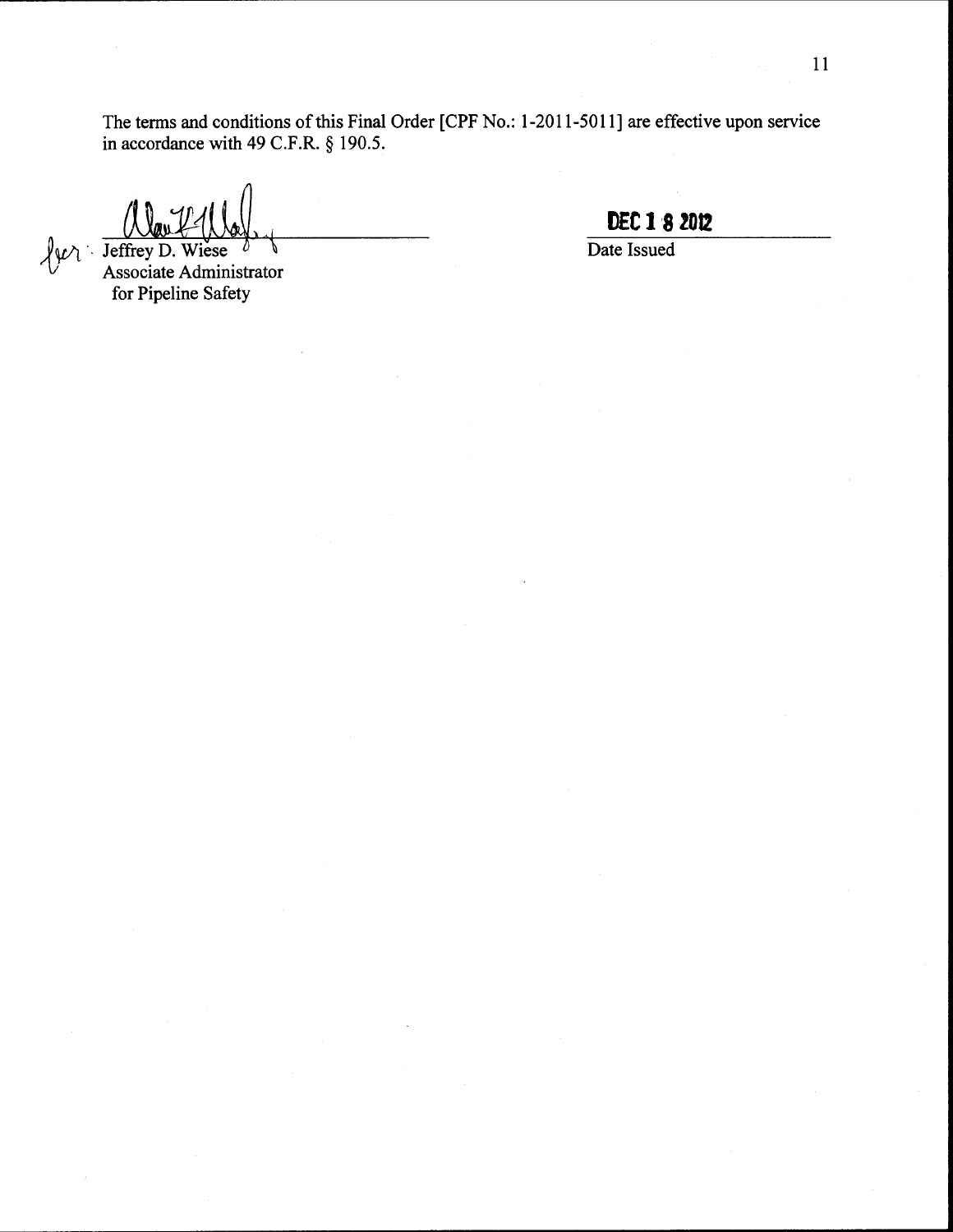#### Payment Instructions

#### *Civil Penalty Payments of Less Than \$10,000*

Payment of a civil penalty of less than \$10,000 proposed or assessed, under Subpart B of Part 190 of the Pipeline Safety Regulations can be made by certified check, money order or wire transfer. Payment by certified check or money order (containing the CPF Number for this case) should be made payable to the "Department of Transportation" and should be sent to:

Federal Aviation Administration Mike Monroney Aeronautical Center Financial Operations Division (AMZ-341) P.O. Box 269039 Oklahoma City, OK 73125-4915

Wire transfer payments of less than \$10,000 may be made through the Federal Reserve Communications System (Fedwire) to the account of the U.S. Treasury. Detailed instructions are provided below. Questions concerning wire transfer should be directed to the Financial Operations Division at (405) 954-8893, or at the above address.

## *Civil Penalty Payments of \$10,000 or more*

Payment of a civil penalty of \$10,000 or more proposed or assessed under Subpart B of Part 190 of the Pipeline Safety Regulations must be made wire transfer (49 C.F.R. § 89.21 (b)(3)), through the Federal Reserve Communications System (Fedwire) to the account of the U.S. Treasury. Detailed instructions are provided below. Questions concerning wire transfers should be directed to the Financial Operations Division at ( 405) 954-8893, or at the above address.